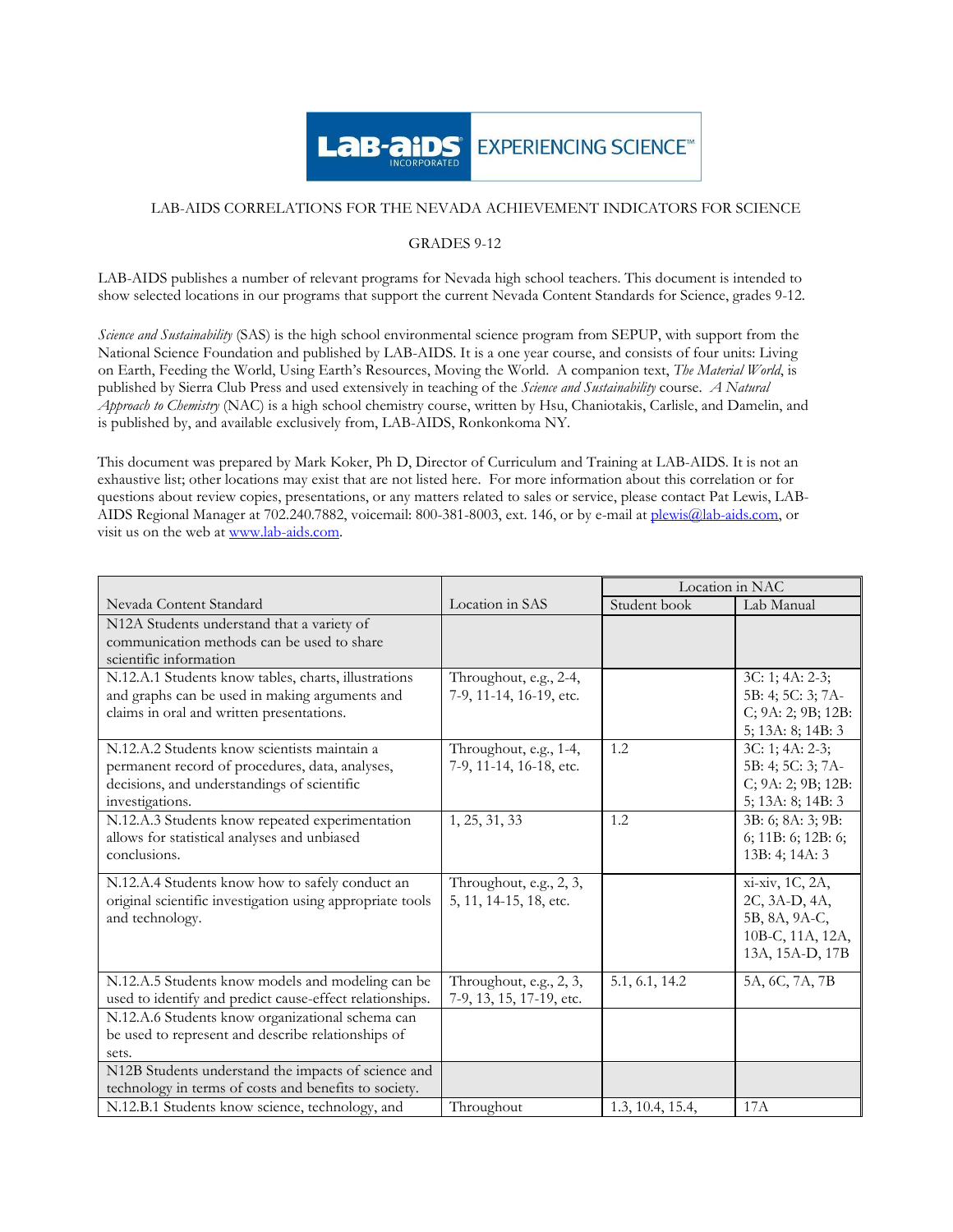|                                                                                                    |                          | Location in NAC     |            |
|----------------------------------------------------------------------------------------------------|--------------------------|---------------------|------------|
| Nevada Content Standard                                                                            | Location in SAS          | Student book        | Lab Manual |
| society influenced one another in both positive and                                                |                          | 18.4, 19.3          |            |
| negative ways.                                                                                     |                          |                     |            |
| N.12.B.2 Students know consumption patterns,                                                       | 7-9, 11, 24, 29          | 10.4, 15.4          |            |
| conservation efforts, and cultural or social practices in                                          |                          |                     |            |
| countries have varying environmental impacts.                                                      |                          |                     |            |
| N.12.B.3 Students know the influence of ethics on                                                  | 1, 4, 6, 10, 11, 18, 19, | 1.2                 |            |
| scientific enterprise.                                                                             | 23, 24, 25, 26, 29, 31,  |                     |            |
|                                                                                                    | 34, 35, 36, 37           |                     |            |
| N.12.B.4 Students know scientific knowledge builds                                                 | 4, 14, 16, 22, 28        | 1.2, 5.1, 6.1, 14.2 |            |
| on previous information.                                                                           |                          |                     |            |
| P12A Students understand that atomic structure                                                     |                          |                     |            |
| explains the properties and behavior of matter                                                     |                          |                     |            |
| P.12.A.1 Students know different molecular                                                         | 15                       | 2.1, 9.1, 14.1      | 2A, 2D     |
| arrangements and motions account for the different                                                 |                          |                     |            |
| physical properties of solids, liquids, and gases.                                                 |                          |                     |            |
| P.12.A.2 Students know elements in the periodic table                                              | 15                       | 6.1, 6.2            | 6A, 6B     |
| are arranged into groups and periods by repeating                                                  |                          |                     |            |
| patterns and relationships.                                                                        |                          |                     |            |
| P.12.A.3 students know identifiable properties can be                                              | 26, 33                   | 2.1, 2.2            | 2.1        |
| used to separate mixtures.                                                                         |                          |                     |            |
| P.12.A.4 Students know atoms bond with one                                                         | 15, 22                   | 7.1                 | 7A, 7B     |
| another by transferring or sharing electrons.                                                      |                          |                     |            |
| P.12.A.5 Students know chemical reactions can take                                                 | 26, 33                   |                     |            |
|                                                                                                    |                          | 12.1                | 12A, 12B   |
| place at different rates, depending on a variety of                                                |                          |                     |            |
| factors (i.e., temperature, concentration, surface area,<br>and agitation).                        |                          |                     |            |
| P.12.A.6 Students know chemical reactions either                                                   | 33                       | 4.2                 | 4B, 4C     |
| release or absorb energy.                                                                          |                          |                     |            |
| P.12.A.7 Students know that in chemical reactions,                                                 | 15                       | 11.1                | 11A, 11B   |
|                                                                                                    |                          |                     |            |
| elements combine in predictable ratios, and the<br>numbers of atoms of each element do not change. |                          |                     |            |
| P.12.A.8 Students know most elements have two or                                                   | 34                       | 5.1                 | 5A         |
| more isotopes, some of which have practical                                                        |                          |                     |            |
| applications.                                                                                      |                          |                     |            |
| P.12.A.9 Students know the number of electrons in                                                  | 15                       | 5.1                 |            |
|                                                                                                    |                          |                     | 5A         |
| an atom determines whether the atom is electrically                                                |                          |                     |            |
| neutral or an ion.<br>P12B Students understand the interactions between                            |                          |                     |            |
|                                                                                                    |                          |                     |            |
| force and motion.<br>P.12.B.1 Students know laws of motion can be used                             |                          |                     |            |
|                                                                                                    | 34                       |                     |            |
| to determine the effects of forces on the motion of                                                |                          |                     |            |
| objects.                                                                                           |                          |                     |            |
| P.12.b.2 Students know magnetic forces and electric                                                |                          |                     |            |
| forces can be thought of as different aspects of                                                   |                          |                     |            |
| electromagnetic force.                                                                             |                          |                     |            |
| P.12.B.3 Students know the strength of the electric                                                |                          |                     |            |
| force between two objects increases with charge and                                                |                          |                     |            |
| decreases with distance.                                                                           |                          |                     |            |
| P.12.B.4 Students know the strength of the                                                         |                          |                     |            |
| gravitational force between two objects increases with                                             |                          |                     |            |
| mass and decreases rapidly with distance.                                                          |                          |                     |            |
| P12C Students understand that there are interactions                                               |                          |                     |            |
| between matter and energy.                                                                         |                          |                     |            |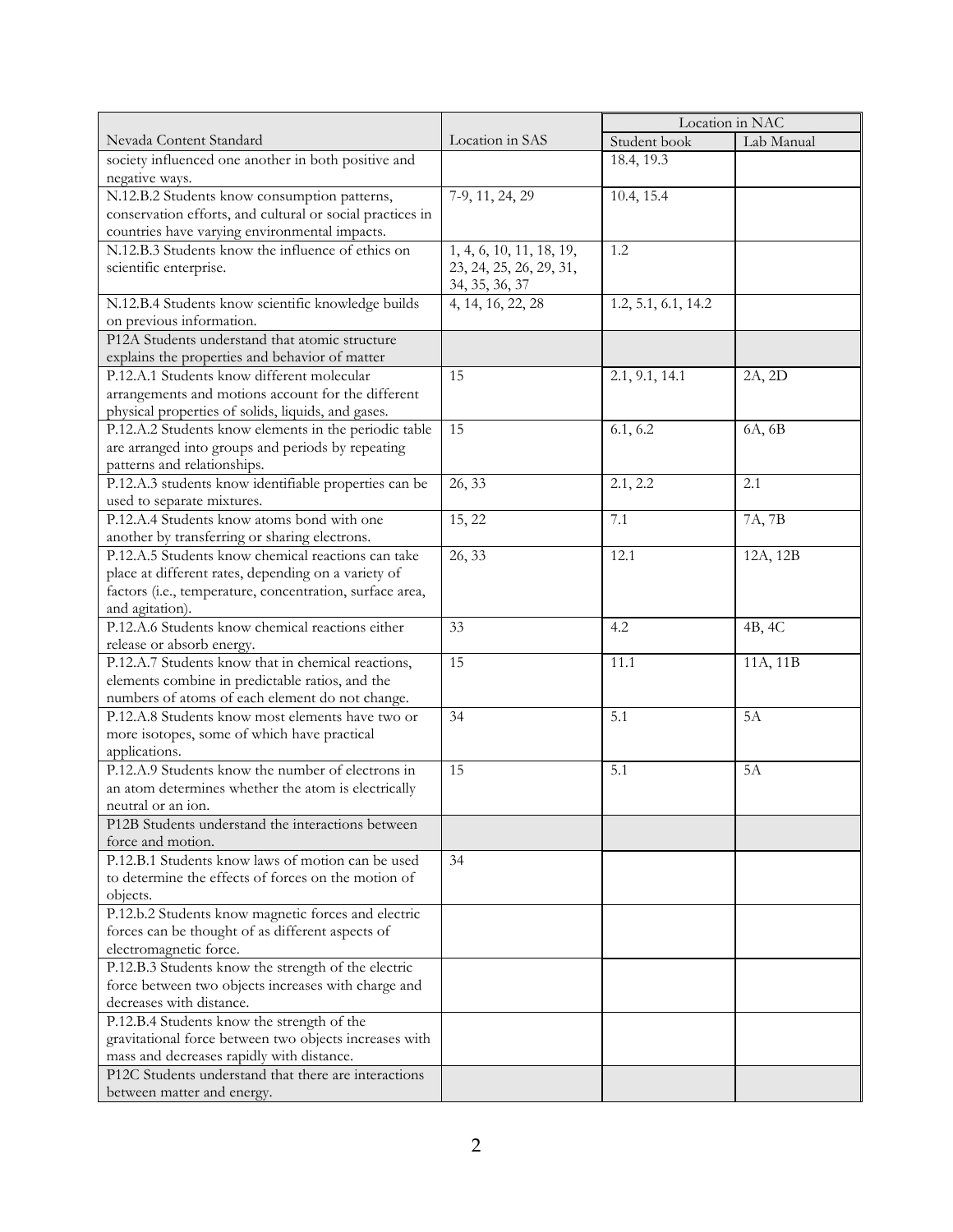|                                                            |                 | Location in NAC |            |
|------------------------------------------------------------|-----------------|-----------------|------------|
| Nevada Content Standard                                    | Location in SAS | Student book    | Lab Manual |
| P.12.C.1 Students know waves (i.e., sound, seismic,        | 34              |                 |            |
| electromagnetic) have energy that can be transferred       |                 |                 |            |
| when the waves interact with matter.                       |                 |                 |            |
| P.12.C.2 Students know energy forms can be                 | 32, 33          |                 |            |
| converted.                                                 |                 |                 |            |
| P.12.C.3 Students know nuclear reactions convert a         | 32, 33          | 20.4            |            |
| relatively small amount of material into a large           |                 |                 |            |
| amount of energy.                                          |                 |                 |            |
| P.12.C.4 Students know characteristics, applications       | 34              | 20.2            |            |
| and impacts of radioactivity.                              |                 |                 |            |
| P.12.C.5 Students know the relationship between heat       | 34              | 3.1, 3.2        | 3A, 3B     |
| and temperature.                                           |                 |                 |            |
| P.12.C.6 Students know electricity is transferred from     |                 |                 |            |
| generating sources for consumption and practical           |                 |                 |            |
| uses.                                                      |                 |                 |            |
| L12A Students understand how genetic information           |                 |                 |            |
| is passed from one generation to another.                  |                 |                 |            |
| L.12.A.1 Students know genetic information passes          | 17-19           |                 |            |
|                                                            |                 |                 |            |
| from parents to offspring is coded in the DNA<br>molecule. |                 |                 |            |
|                                                            | 19              |                 |            |
| L.12.A.2 Students know DNA molecules provide               |                 |                 |            |
| instructions for assembling protein molecules.             |                 |                 |            |
| L.12.A.3 Students know all body cells in an organism       | 17-19           |                 |            |
| develop from a single cell and contain essentially         |                 |                 |            |
| identical instructions.                                    |                 |                 |            |
| L.12.A.4 Students know several causes and effects of       | 19              |                 |            |
| somatic versus sex cell mutations.                         |                 |                 |            |
| L.12.A.5 Students know how to predict patterns of          | $17-19$         |                 |            |
| inheritance.                                               |                 |                 |            |
| L12B Students understand that all life forms, at all       |                 |                 |            |
| levels of organization, use specialized structures and     |                 |                 |            |
| similar processes to meet life's needs.                    |                 |                 |            |
| L.12.B.1 Students know cell structures and their           | 13              |                 |            |
| functions.                                                 |                 |                 |            |
| L.12.B.2 Students know the human body has a                |                 |                 |            |
| specialized anatomy and physiology composed of a           |                 |                 |            |
| hierarchical arrangement of differentiated cells.          |                 |                 |            |
| L.12.B.3 Students know disease disrupts the                |                 |                 |            |
| equilibrium that exists in a healthy organism.             |                 |                 |            |
| L12C Students understand that ecosystems display           |                 |                 |            |
| patterns of organization, change, and stability as a       |                 |                 |            |
| result of the interactions and interdependencies           |                 |                 |            |
| among the living and non-living components of the          |                 |                 |            |
| Earth.                                                     |                 |                 |            |
| L.12.C.1 Students know relationships of organisms          | 2, 6, 11        |                 |            |
| and their physical environments.                           |                 |                 |            |
| L.12.C.2 Students know how changes in an ecosystem         | 6, 11, 25, 36   |                 |            |
| can affect biodiversity and biodiversity's contribution    |                 |                 |            |
| to an ecosystem's stability.                               |                 |                 |            |
| L.12.C.3 Students know the amount of living matter         | $1 - 3$         |                 |            |
| an environment can support is limited by the               |                 |                 |            |
| availability of matter, energy, and the ability of the     |                 |                 |            |
| ecosystem to recycle materials.                            |                 |                 |            |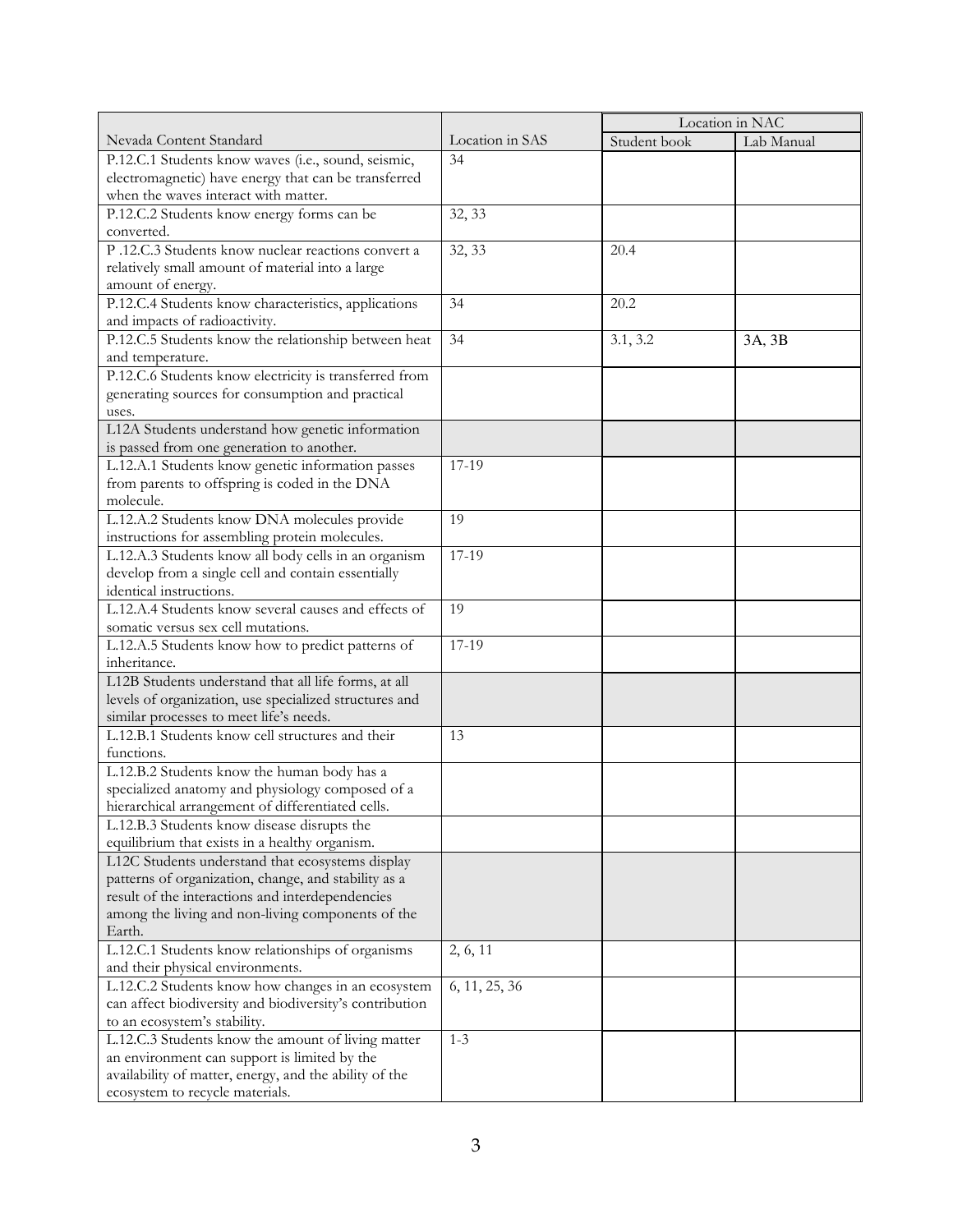|                                                                                                          |                    | Location in NAC |            |
|----------------------------------------------------------------------------------------------------------|--------------------|-----------------|------------|
| Nevada Content Standard                                                                                  | Location in SAS    | Student book    | Lab Manual |
| L.12.C.4 Students know the unique geologic,                                                              | Local program goal |                 |            |
| hydrologic, climatic, and biological characteristics of                                                  |                    |                 |            |
| Nevada's bioregions.                                                                                     |                    |                 |            |
| L12D Students understand biological evolution and                                                        |                    |                 |            |
| diversity of life.                                                                                       |                    |                 |            |
| L.12.D.1 Students know organisms can be classified                                                       |                    |                 |            |
| based on evolutionary relationships.                                                                     |                    |                 |            |
| L.12.D.2 Students know similarity of DNA sequences                                                       | 19                 |                 |            |
| give evidence of relationships between organisms.                                                        |                    |                 |            |
| L.12.D.3 Students know the fossil record gives                                                           |                    |                 |            |
| evidence for natural selection and its evolutionary                                                      |                    |                 |            |
| consequences. L.12.D.4 Students know the extinction                                                      |                    |                 |            |
| of species can be a natural process.                                                                     |                    |                 |            |
| L.12.D.5 Students know biological evolution explains                                                     |                    |                 |            |
| diversity of life.                                                                                       |                    |                 |            |
| L.12.D.6 Students know concepts of natural and                                                           |                    |                 |            |
| artificial selection.                                                                                    |                    |                 |            |
| E12A Students understand that heat and energy                                                            |                    |                 |            |
| transfer in and out of the atmosphere and influence                                                      |                    |                 |            |
| weather and climate.                                                                                     |                    |                 |            |
| E.12.A.1 Student's know the Sun is the major source                                                      | 16                 | 21.1            |            |
|                                                                                                          |                    |                 |            |
| of Earth's energy, and provides the energy driving<br>Earth's weather and climate.                       |                    |                 |            |
|                                                                                                          |                    |                 |            |
| E.12.A.2 Student's know the composition of Earth's                                                       | 6, 29, 36          |                 |            |
| atmosphere has changed in the past and is changing<br>today.                                             |                    |                 |            |
| E.12.A.3 Students understand the role of the                                                             | 6                  | 21.1            |            |
|                                                                                                          |                    |                 |            |
| atmosphere in Earth's greenhouse effect.<br>E.12.A.4 Students know convection and radiation              |                    |                 |            |
|                                                                                                          |                    | 21.1            |            |
| play important roles in moving heat energy in the<br>Earth system.                                       |                    |                 |            |
| E.12.A.5 Students know Earth's rotation affects                                                          |                    |                 |            |
| winds and ocean currents.                                                                                |                    |                 |            |
| E12C Students know scientific theories of origins and                                                    |                    |                 |            |
| evolution of the universe.                                                                               |                    |                 |            |
|                                                                                                          |                    |                 |            |
| E.12.B.1 Students know common characteristics of                                                         |                    | 21.1            |            |
| stars.                                                                                                   |                    | 21.1            |            |
| E.12.B.2 students know stars are powered by nuclear<br>fusion of lighter elements into heavier elements, |                    |                 |            |
| which results in the release of large amounts energy.                                                    |                    |                 |            |
|                                                                                                          | 34                 | 21.1            |            |
| E.12.B.3 Students know ways in which technology<br>has increased understanding of the universe.          |                    |                 |            |
|                                                                                                          |                    |                 |            |
| E.12.B.4 Students know the ongoing processes                                                             |                    |                 |            |
| involved in star formation and destruction.<br>E.12.B.5 Students know scientific evidence suggests       |                    |                 |            |
|                                                                                                          |                    | 21.1            |            |
| that the universe is expanding.                                                                          |                    |                 |            |
| E12C Students understand evidence for processes                                                          |                    |                 |            |
| that take place on a geologic time scale.                                                                |                    |                 |            |
| E.12.C.1 Students know how successive rock strata                                                        |                    |                 |            |
| and fossils can be used to confirm the age, history,                                                     |                    |                 |            |
| and changing life forms of the Earth, including how                                                      |                    |                 |            |
| this evidence is affected by the folding, breaking, and<br>uplifting of layers.                          |                    |                 |            |
|                                                                                                          |                    |                 |            |